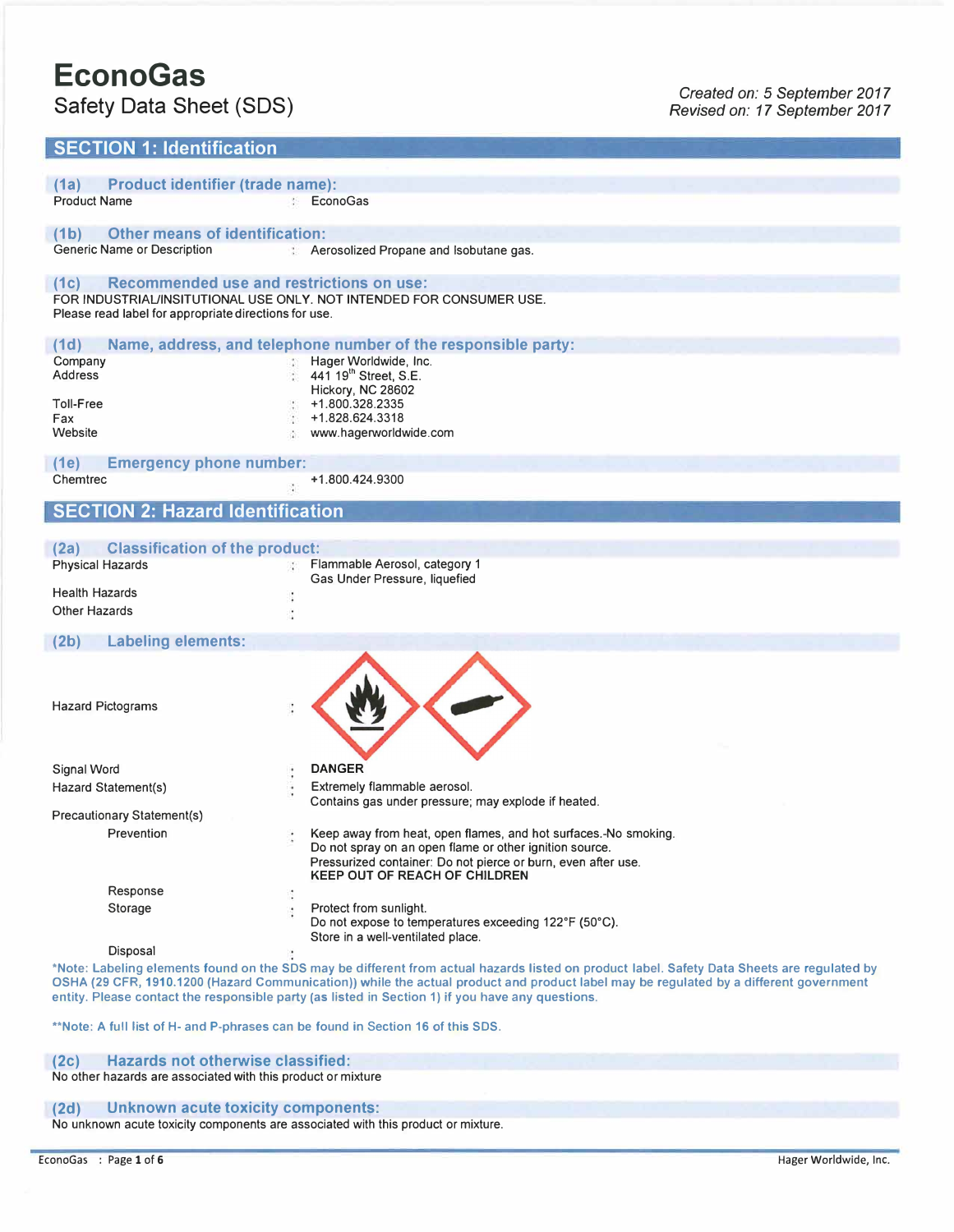

*(0-Least, 1-Slight, 2-Moderate, 3-High, 4-Extreme (Scale 0-4))* 

|                    | Δ |
|--------------------|---|
| <b>ICAL HAZARD</b> |   |

## **SECTION 3: Composition and Information on Ingredients**

**PHS** 

## **(3a) Classification of the product:**

| <b>Chemical Name:</b> | Identifier (CAS No.): | <b>Concentration:</b> | <b>Specific Hazards:</b> |
|-----------------------|-----------------------|-----------------------|--------------------------|
| Propane               | 74-98-6               | 10-30%                |                          |
| Isobutane             | 75-28-5               | 60-100%               |                          |

#### **(3b) Trade Secret Claims and Notes:**

Trade Secret Claim Notes When applicable, the specific concentration of each hazardous ingredient is considered a TRADE SECRET. Chemical names and identifiers are released to ensure that each user has entitlements of "right to know" and concentration ranges are selected to ensure that the appropriate hazard classification applies to the mixture. Ingredients not subject to Trade Secret claims are listed at an exact concentration. For more information please contact the responsible party as listed in Section 1. This product may contain other ingredients that are not required to be disclosed on the label or safety data

sheet. Any ingredient that is not listed on either the SOS or label is not considered hazardous and poses no risk to the user.

## **SECTION 4: First Aid Measures**

| <b>Necessary measures if exposed:</b><br>(4a) |    |                                                                                                                                                                                                                      |
|-----------------------------------------------|----|----------------------------------------------------------------------------------------------------------------------------------------------------------------------------------------------------------------------|
| <b>GENERAL INFORMATION</b>                    | ÷. | Have SDS or product label if medical advice is needed. Seek a medical professional or doctor if you feel<br>unwell or if any irritation persists. Specific hazard information can be found in Section 2 of this SDS. |
| IF ON SKIN (or hair)                          | s  | Wash with soap and water. Take off any contaminated clothing and launder before reuse.                                                                                                                               |
| <b>IF IN EYES</b>                             |    | Rinse cautiously with water for several minutes. Remove contact lenses if present and easy to do.<br>Continue rinsing for at least 10 minutes or until satisfied.                                                    |
| IF INHALED                                    |    | Move to fresh air. Administer oxygen if breathing is difficult. If breathing has stopped give artificial<br>respiration and seek medical attention immediately.                                                      |
| IF INGESTED (or swallowed)                    |    | Do not induce vomiting unless instructed to do so by a medical professional. Never give anything by<br>mouth to an unconscious person.                                                                               |
| (4b)                                          |    | Most important exposure symptoms and effects, both acute and delayed:                                                                                                                                                |
| Skin contact symptoms                         |    | Product may dry and crack skin. If irritation/corrosion occurs skin will turn red and will feel itchy or<br>uncomfortable.                                                                                           |
| Eye contact symptoms                          |    | Eye sight may become blurry on contact. Redness, irritation, and tearing may also be associated with<br>exposure.                                                                                                    |
| Inhalation symptoms                           |    | Excessive inhalation may cause respiratory irritation, dizziness, drowsiness, fatigue, nausea, headache,<br>possible unconsciousness, shortness of breath, or vertigo.                                               |
| Ingestion symptoms                            | ş  | May cause intestinal irritation, nausea, diarrhea, or vomiting. Aspiration may be fatal in some situations.                                                                                                          |

#### **(4c) Indication of immediate medical attention if necessary:**

Refer to Section 2b-Response to determine when immediate medical attention is necessary. Most immediate emergencies result from over-exposure, inhalation, or ingestion of product.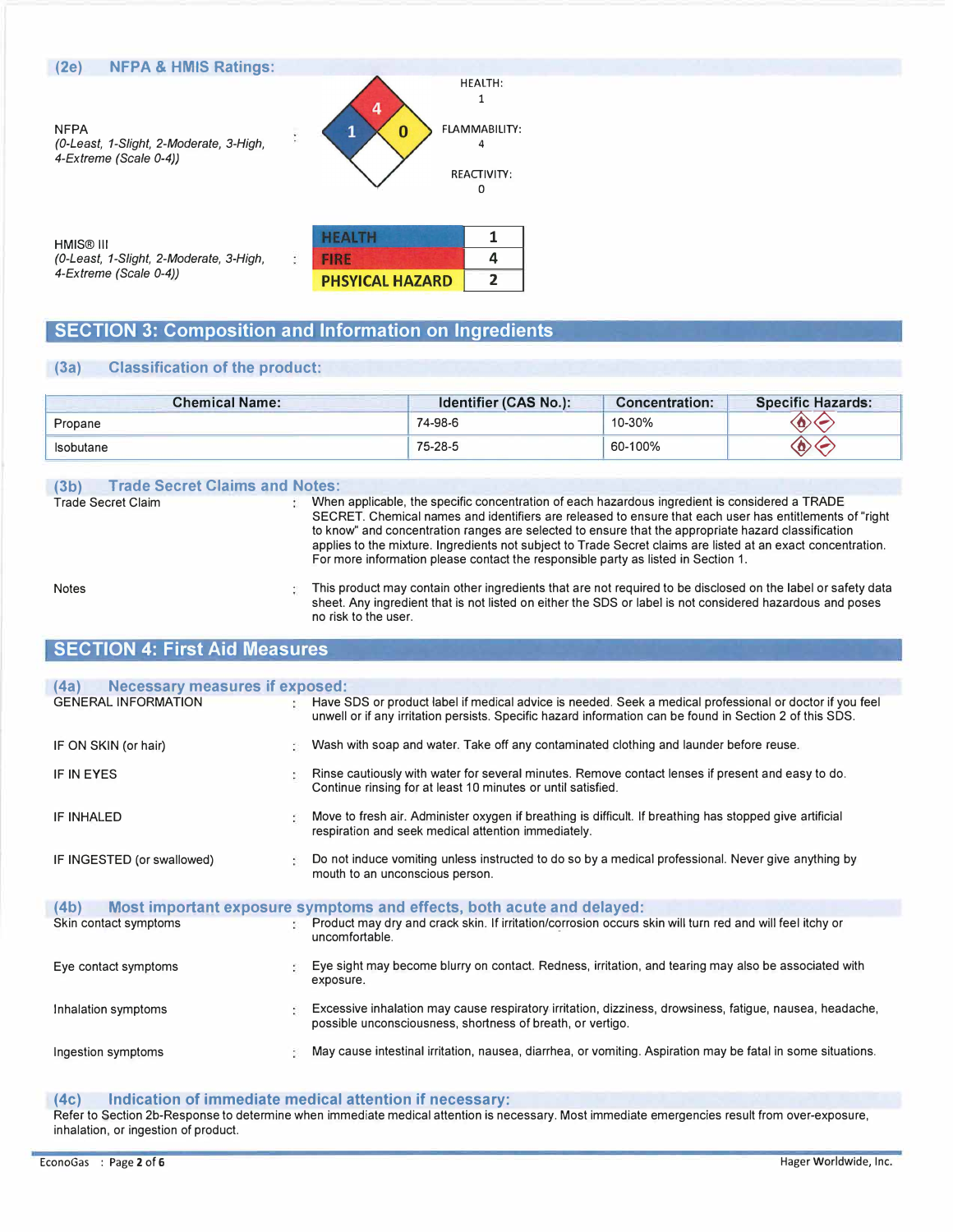| <b>SECTION 5: Fire Fighting Measures</b>               |                                                                                                                                                                                                                                                     |
|--------------------------------------------------------|-----------------------------------------------------------------------------------------------------------------------------------------------------------------------------------------------------------------------------------------------------|
|                                                        |                                                                                                                                                                                                                                                     |
| <b>Extinguishing media:</b><br>(5a)                    |                                                                                                                                                                                                                                                     |
| Suitable extinguishing media                           | Dry chemical, sand, or carbon dioxide after spray has stopped<br>If extinguishing methods are unavailable cool the container with water if exposed to heat or flame.<br>Remove the container from fire area if it can be done without further risk. |
| Unsuitable extinguishing media                         | None known                                                                                                                                                                                                                                          |
| <b>Specific hazards pertaining to product:</b><br>(5b) |                                                                                                                                                                                                                                                     |
| <b>Fire Hazard</b>                                     | Product concentrate is considered flammable and will act as a fuel to fire even if Section 2 does not<br>explicitly state that the product is flammable.                                                                                            |
| <b>Explosion/Combustion Hazard</b>                     | Contents under pressure. May explode if exposed to heat greater than 122°F or 50°C                                                                                                                                                                  |
| (5c)                                                   | <b>Special protective equipment and precautions for fire-fighters:</b>                                                                                                                                                                              |
| Suggested protective equipment                         | No suggested equipment is available for recommendation                                                                                                                                                                                              |
| Precautions for fire-fighters                          | Contents may be heavier than air if released. Containers may explode and rapidly release pressure<br>resulting in the potential for additional hazards.                                                                                             |
| <b>SECTION 6: Accidental Release Measures</b>          |                                                                                                                                                                                                                                                     |

| (6a)                             | Personal precautions, protective equipment, and emergency procedures:                                                                                                                                                                |
|----------------------------------|--------------------------------------------------------------------------------------------------------------------------------------------------------------------------------------------------------------------------------------|
| If released or spilled           | Remove or eliminate all sources of ignition. Establish ventilation to keep atmospheric concentrations<br>below limits. Avoid breathing vapors. Wear protective equipment. Remove and keep all unprotected<br>persons away from area. |
| Recommended protective equipment | See section 8 for appropriate personal protection gear for safe handling in case of accidental release or<br>spillage.                                                                                                               |
| (6b)                             | Methods and materials for containment and clean up:                                                                                                                                                                                  |
| Neutralizing chemical            | Absorb into clay-like absorbent material                                                                                                                                                                                             |
| Waste disposal method            | Do not release into sewage or waterways. Contact a professional waste removal company to dispose of<br>chemical in accordance with state, local, and federal regulations.                                                            |

## **SECTION 7: Handling and Storage**

#### **(7a) Precautions for safe handling:**

Wear protective equipment. Follow specific instructions found on label and in Section 2 of this SOS. Proper protective equipment information can be found in Section 8 of this SOS.

| (7 <sub>b</sub> ) | <b>Conditions for safe storage:</b><br>Storage conditions | Store locked up in a well-ventilated area. Protect container from sunlight. Never store in a vehicle. Do not<br>expose to temperatures above 122°F or 50°C. Keep away from heat and other sources of ignition. Keep<br>away from oxidizing agents and watery environments. Store upright without excessive load on top. |  |
|-------------------|-----------------------------------------------------------|-------------------------------------------------------------------------------------------------------------------------------------------------------------------------------------------------------------------------------------------------------------------------------------------------------------------------|--|
|                   | Specific hazards for storage                              | Contents are under pressure: may explode if heated.                                                                                                                                                                                                                                                                     |  |

## **SECTION 8: Exposure Controls & Personal Protection**

#### **(Sa) Exposure Limits:**

Not applicable, contains no health hazards.

#### **(Sb) Appropriate engineering controls:**

Good mechanical ventilation may be adequate for maintain airborne concentrations below established exposure limits for large uncontrolled releases. If exposure limits are exceeded and inhaled: use a NOISH approved respirator.

#### **(Sc) Individual protection measures and personal protective equipment:**



Practice good industrial hygiene. Wash hands before breaks and at the end of the workday. General Hygiene **States and Finance of the Ceneral Hygiene** Ceneral Hygiene contaminated clothing before reuse.<br>Contaminated clothing before reuse.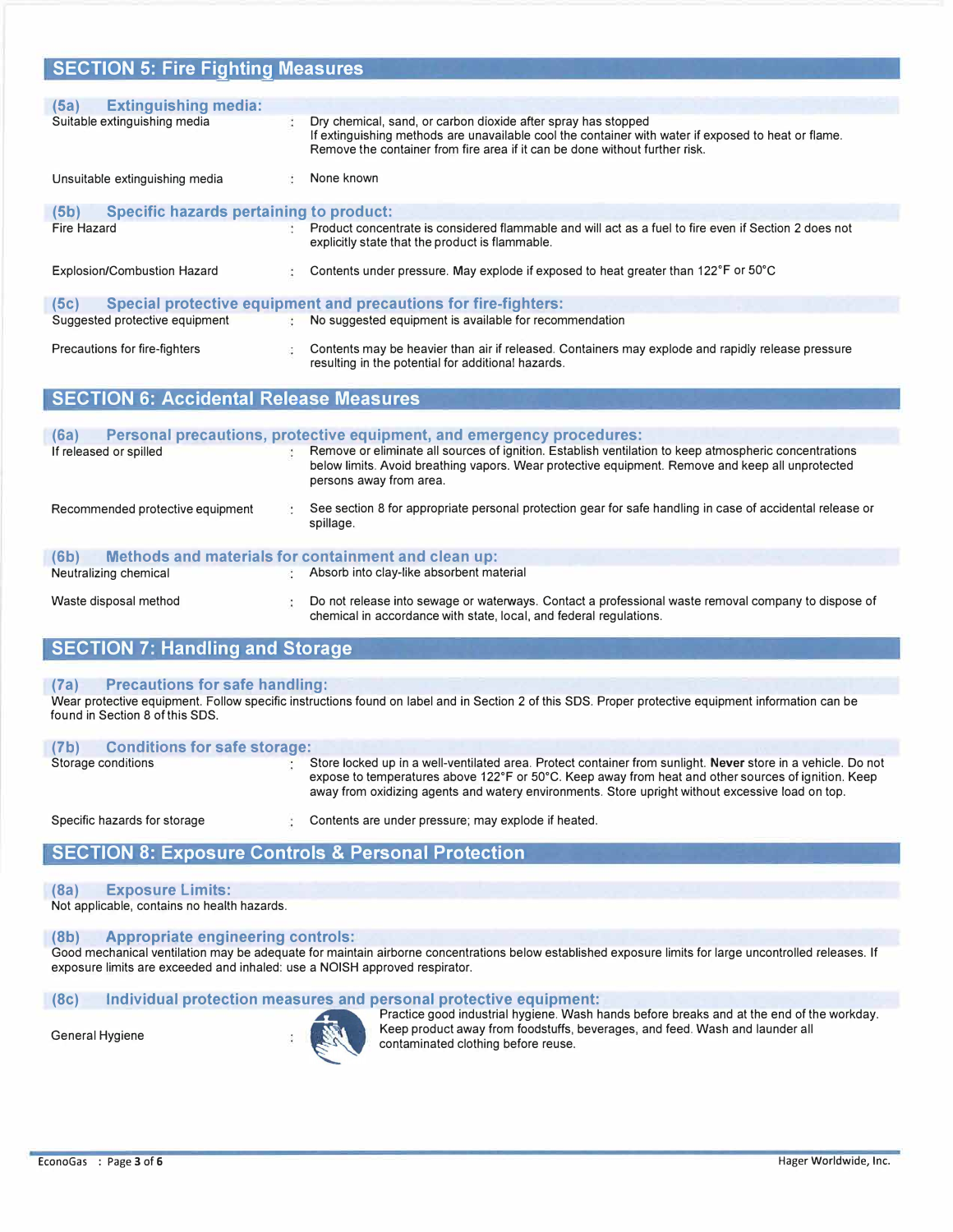## **SECTION 9: Physical and Chemical Properties**

| <b>General characteristics:</b><br>(9a) |    |                                                                          |
|-----------------------------------------|----|--------------------------------------------------------------------------|
| Appearance                              | t  | Clear, colorless liquefied gas                                           |
| Odor                                    |    | Sweet petroleum-like odor                                                |
| Odor threshold                          | ţ. | No data are available or specific property is not applicable to product. |
| pH                                      | z  | No data are available or specific property is not applicable to product. |
| Melting point/freezing point            | ÷  | No data are available or specific property is not applicable to product. |
| Initial boiling point and range         | ÷  | $-6.4^{\circ}$ F to $+10.9^{\circ}$ F                                    |
| Flash point                             | Ğ. | No data are available or specific property is not applicable to product. |
| Evaporation rate                        | ÷  | No data are available or specific property is not applicable to product. |
| Flammability                            |    | No data are available or specific property is not applicable to product. |
| Flame extension distance                | ¢, | No data are available or specific property is not applicable to product. |
| Upper/lower explosive limits            | ÷  | UEL: unknown ; LEL: 1.8% (vol) Gas in air                                |
| Vapor pressure                          | ÷, | No data are available or specific property is not applicable to product. |
| Vapor density                           | ĭ  | No data are available or specific property is not applicable to product. |
| Relative density                        | ÷  | 0.555                                                                    |
| Solubility                              | ÷. | Not soluble in water.                                                    |
| <b>Partition coefficient</b>            | ă. | No data are available or specific property is not applicable to product. |
| Auto-ignition temperature               | Ç. | No data are available or specific property is not applicable to product. |
| Decomposition temperature               | ÷  | No data are available or specific property is not applicable to product. |
| <b>Viscosity</b>                        | ÷  | No data are available or specific property is not applicable to product. |
|                                         |    |                                                                          |

| (9b)<br><b>Other information:</b> |                                                                          |
|-----------------------------------|--------------------------------------------------------------------------|
| VOC percentage                    | No data are available or specific property is not applicable to product. |

## **SECTION 10: Stability and Reactivity**

**(10a) Reactivity:**  Not determined or not applicable.

**(10b) Chemical stability:**  Stable under normal conditions.

## **(10c) Possibly of hazardous reactions:**

Can not occur.

## **(10d) Conditions to avoid:**

Heat, sparks, open flames, ignition sources, sunlight, and watery or moist environments.

## **(10e) Incompatible materials:**

Strong oxidizing agents.

#### **(10f) Hazardous decomposition:**  Not determined or not applicable.

## **SECTION 11: Toxicological Information**

#### **(11a) Likely routes of exposure:**

Toxicological exposure may occur via inhalation, ingestion, oral contact, and dermal contact based on the area exposed during use. Symptoms are more likely to increase the longer the exposure to the chemical.

**(11b) Symptoms related to the physical, chemical, and toxicological characteristics:**  Not applicable, contains no health hazards.

## **(11c) Delayed, chronic, and immediate effects of short- and long-term exposure:**

Not determined or not applicable.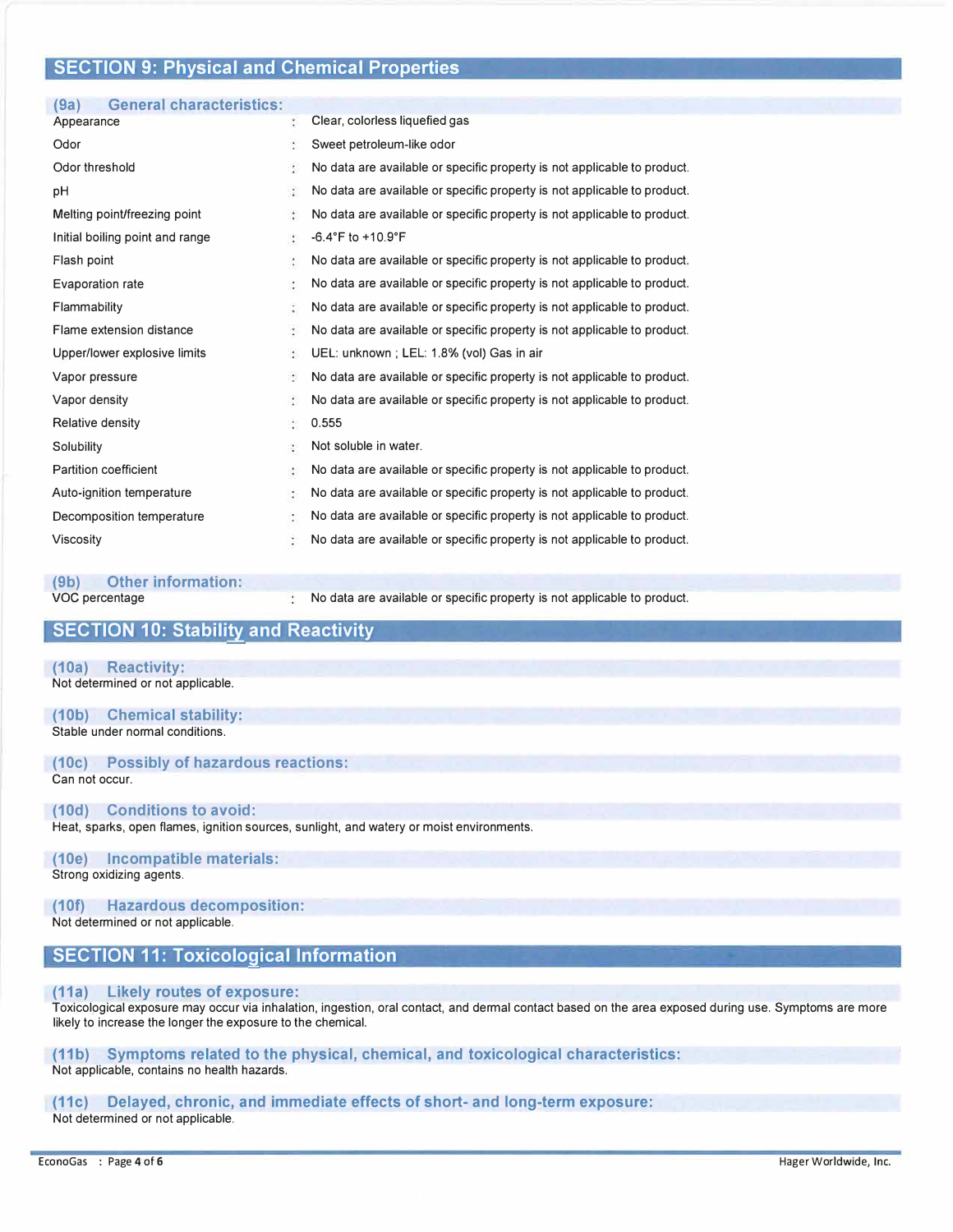## **(11 d) Numerical measures of toxicity:**

Not applicable, contains no health hazards.

#### **(11e) Hazardous chemicals listings:**

National Toxicology Program Report International Agency for Research on Cancer No ingredients are listed No ingredients are listed

## **SECTION 12: Ecological Information**

#### **(12a) Ecotoxicity:**

Product is not considered an environmental hazard. Avoid release of mixture in sewage or waterways.

## **(12b) Persistence and degradability:**

Not determined or not applicable.

#### **(12c) Bioaccumulative potential:**

Not determined or not applicable.

#### **(12d) Mobility in soil:**

Not determined or not applicable.

#### **(12e) Other adverse effects:**

Not determined or not applicable.

## **SECTION 13: Disposal Considerations**

#### **(13a) Precautions for proper disposal:**

Container may be recycled. Before recycling: ensure container is completely emptied by pressing, and holding, the nozzle button until all the contents of the container are released. Continue to hold button down until any remaining gas has escaped the container. Never open an aerosol container. Contact your local waste removal company before recycling to ensure compliance with local regulations.

#### **(13b) Other information:**

Consult with a licensed waste removal company for proper disposal considerations. Dispose of product in accordance to local, state, and federal regulations.

## **SECTION 14: Transport Information**

## **(14a) United Nations shipping information:**

| UN shipping number         | 1950    |
|----------------------------|---------|
| UN proper shipping name    | Aerosol |
| <b>IMO Packaging Group</b> |         |

## **(14b) United States Department of Transportation information:**

÷  $\ddot{\phantom{0}}$ ÷

Transport hazard class <br>
D.O.T. shipping name exercise than the Sas D.O.T. shipping name<br>D.O.T. classification Flammability group **Level 1** Aerosol



#### **(14c) Other information:**

Environmental hazards International bulk chemical code Special precautions

Is not hazardous to aquatic environments

Not determined

Ship container upright without excessive load on top